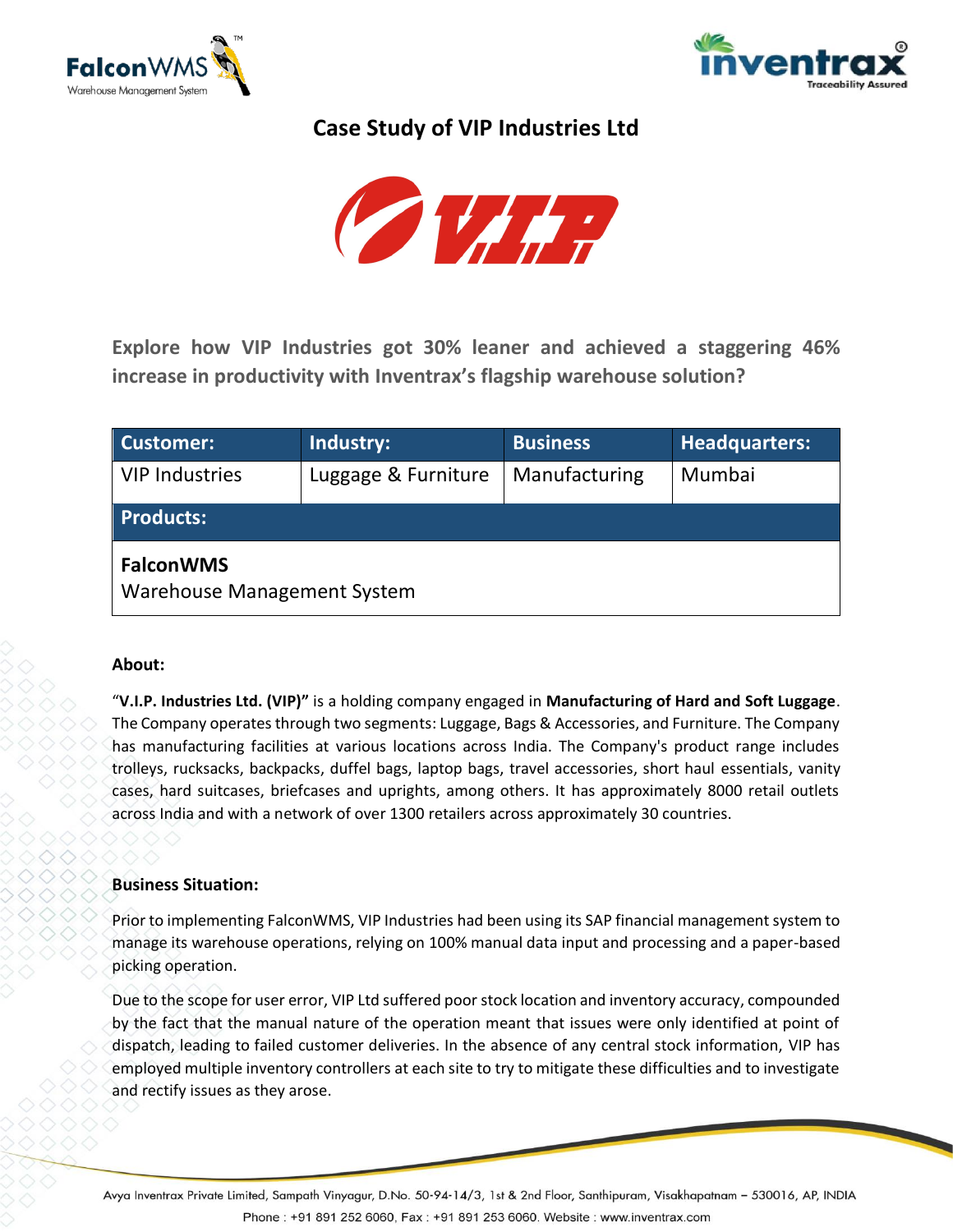



# **Key Challenges:**

Prior to implementing FalconWMS, VIP has faced with key challenges including

- **Inventory Accuracy**
- **Product Diversification**
- Picking Optimization
- Poor space utilization or slotting processes
- Unavailability of real time data

## **The Solution:**

To support a more efficient and stable warehousing operation, VIP industries made the decision to implement a best-of-breed warehouse management system and, following a review of three possible vendors, selected FalconWMS due to its blend of rich functionality and ease of use.

Implementing FalconWMS has brought about major improvements in productivity and accuracy of its warehouse operations, including measurable reductions in administration, headcount, error rates, stock losses and order lead times and double digit increases in put-away and picking performance.

## **Solution Provided:**

Implementing FalconWMS has helped VIP Industries to tangibly develop and drive its productivity improvements immediately. - for example, ecom orders that have taken two to three days to process are now actioned within hours of receipt, giving customers a 24-hour order- to-pick service in most cases.

They also have better visibility (i.e. real time) of inventory, are able to capture performance in several key areas - while regular configurability tweaks aren't prohibitively expensive.

- **Real Time Integration with Buffer Management System and SAP Landscape**
- **Centralized System handling multiple MDC and RDC units**
- **Improved and High scalable solution for future business growths**

## **Benefits Delivered:**

By streamlining and future-proofing the operation, Inventrax has delivered major time and cost saving benefits, far exceeding the cost of the system with

- **Increased number of dispatches with no increase in labor**
- **Decreased indirect costs resulting from pick errors and product returns**
- **Improved customer service across all channels**
- **Dramatic improvements in inventory control, including goods received pallet identification and Nest and De-nesting management**
- **Decreased time for stock take and improved perpetual inventory management**
- **Improved space utilization**